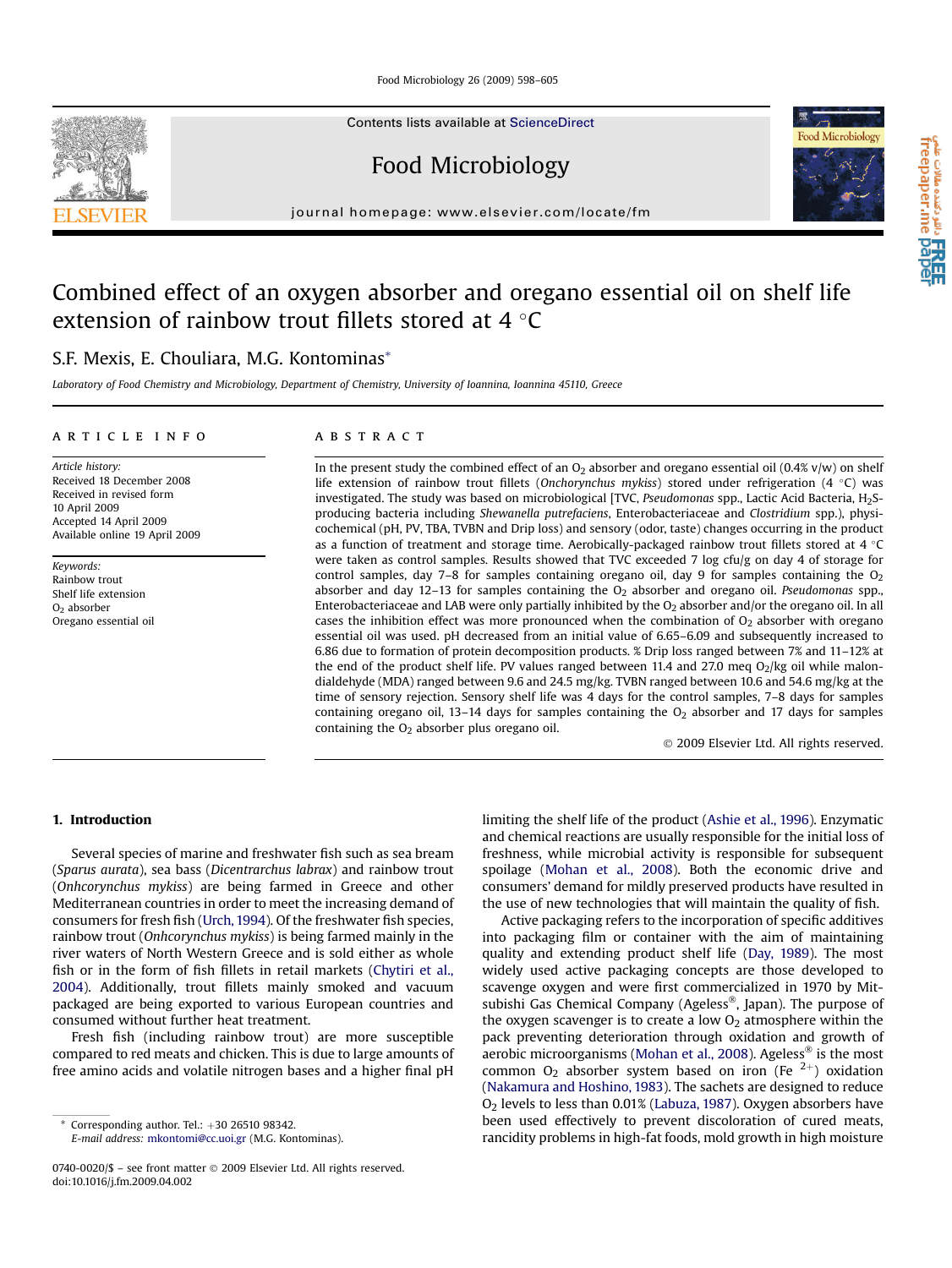bakery products etc. [\(Berenzon and Saguy, 1998](#page-6-0)). Besides the advantages, the use of  $O<sub>2</sub>$  absorbers has also certain disadvantages. An anoxic environment in the case of foods with water activity greater than 0.92 may enhance the growth of anaerobic pathogens including Clostridium botulinum and thus may introduce health risks if the temperature is not kept below 3 °C [\(Mohan et al., 2008\)](#page-6-0). Recent studies have demonstrated both antimicrobial activity of essential oils (EOs) against foodborne pathogens [\(Burt, 2004\)](#page-6-0) and extension of the shelf life of foods ([Botsoglou et al., 2003; Chouliara](#page-6-0) [and Kontominas, 2006\)](#page-6-0). Oregano is one of the most characteristic spices of the Mediterranean cuisine, obtained by drying leaves and flowers of Origanum vulgare. It is well known for its antioxidative and antimicrobial activity ([Botsoglou et al., 2003](#page-6-0),) mainly due to the two phenols, carvacrol and thymol (major components of oregano essential oil) but also due to the monoterpene hydrocarbons p-cymene and  $\gamma$ -terpinene [\(Baydar et al., 2004\)](#page-6-0) that occur at lower concentration ([Juliano et al., 2000](#page-6-0)). According to many studies, oregano essential oil is active against a wide variety of microorganisms including Gram negative and particularly Gram positive bacteria [\(Sivropoulou et al., 1996\)](#page-6-0). Eventhough essential oils (including oregano oil) are considered as safe (GRAS) [\(Lambert](#page-6-0) [et al., 2001](#page-6-0)), their use is often limited by the strong odor/taste they impart to foodstuffs. For this reason the preservative effect of essential oils may be achieved by using low concentrations in combination with other preservation technologies such as low temperature ([Skandamis and Nychas, 2001\)](#page-7-0), low dose irradiation ([Chouliara et al., 2005](#page-6-0)) and modified atmosphere packaging ([Marino et al., 1999; Chouliara et al., 2006\)](#page-6-0).

The objective of the present work was to study the combined effect of the  $O_2$  absorber (Ageless®) and oregano essential oil to extend the shelf life of fresh rainbow trout fillets.

# 2. Materials and methods

#### 2.1. Preparation of fish samples and storage conditions

Aquacultured freshwater rainbow trout (O. mykiss) weighting ca. 400 g was obtained from an aquaculture farm (GIANNETAS SA) located on river Voidomatis in North Western Greece. The fish was sacrificed by hypothermia, gutted, filleted and transferred to the laboratory (packed in polystyrene boxes containing ice) within 1 h and placed in low density polyethylene/ethylene vinylalcohol/low density polyethylene (LDPE/EVOH/LDPE) high barrier pouches, 75 µm in thickness, having an oxygen permeability of 2 cm $^3$ /(m $^2$  d atm) at 75% relative humidity (RH), 25  $\degree$ C measured using the oxygen model Oxtran 2-20 permeability tester (MOCON Minneapolis, MN).

Four lots of samples were prepared: The first lot comprised the controls (aerobic packaging). Oregano oil (Kokkinakis S.A., Athens, Greece) was pipetted to the surface of the second lot so as to obtain a final concentration equal to 0.4% v/w. The contents of the pouch were gently massaged by hand for homogenous distribution of the essential oil. Lot 3 consisted of samples in which the ZTP type  $O<sub>2</sub>$ absorber (Mitsubishi Gas Chemical Company, Ageless®, Japan) was added inside the package. Finally, the fourth lot consisted of samples in which both oregano oil and ZTP type  $O<sub>2</sub>$  absorber were added to the fish and package respectively. Pouches were heatsealed using a BOSS model N48 vacuum sealer (BOSS, Bad Homburg, Germany) and kept at  $4^{\circ}$ C. Sampling was carried out on day: 0, 1, 3, 5 and 7 of storage for controls samples and on day 0, 3, 6, 9, 12, 15, 18 and 21 of storage for the treated samples.

# 2.2. Microbiological analysis

Fish samples (25 g) were transferred aseptically into individual stomacher bags (Seward Medical, UK), containing 225 ml of sterile Buffered Peptone Water (BPW) solution (0.1%) and homogenized in a stomacher (Lab Blender 400, Seward Medical, UK) for 60 s. For each sample, appropriate serial decimal dilutions were prepared in BPW solution (0.1%). The amount of 0.1 ml of these serial dilutions of trout fillet homogenates was spread on the surface of dry media. Total viable counts (TVC) were determined using Plate Count Agar (PCA, Merck code 1.05463, Darmstadt, Germany), after incubation for 3 days at 30 °C. Pseudomonads were determined on cetrimide fusidin cephaloridine agar (Oxoid code CM 559, supplemented with SR 103, Basingstoke, UK) after incubation at 25  $\degree$ C for 2 days [\(Mead and](#page-6-0) [Adams, 1977\)](#page-6-0). For members of the family Enterobacteriaceae, 1.0 ml sample was inoculated into 15 ml of molten  $(45 °C)$  violet red bile glucose agar (Oxoid code CM 485). After setting, a 10 ml overlay of molten medium was added and incubation was carried out at 37 $\,^{\circ}$ C for 24 h. The large colonies with purple haloes were counted. LAB were determined on de Man Rogosa Sharpe medium (Oxoid code CM 361) after incubation at 25 °C for 5 days. For  $H_2$ S-producing bacteria (including Shewanella putrefaciens) enumeration, a 1.0 ml sample was inoculated into 10 ml of molten (45 °C) Iron Agar (IA, Oxoid code CM 867, Basingstoke, UK). After setting, a 10 ml overlay of molten medium was added. Iron Agar plates were incubated at  $20 °C$  and black colonies were enumerated after 2–3 days. Finally, Clostridium spp. were enumerated using Reinforst Clostridium Medium (RCM, Merck code 1.05410) after incubation at 35  $\degree$ C for 2 days under anaerobic conditions. Anaerobic conditions were achieved by the use of Anaeropack® GENbox Jar combined with Pack-Anaero oxygen absorbers. All plates were examined visually for typical colony types and morphological characteristics associated with each growth medium. In addition, the selectivity of each medium was checked routinely by Gram staining and microscopic examination of smears prepared from randomly selected colonies from all of the media.

# 2.3. Physicochemical analysis

#### 2.3.1. Determination of the headspace gas composition

On each sampling day, the headspace gas composition within each pouch was determined using a Gaspac analyzer (PBI Dansensor CheckMate 9900). Gas analysis was performed by drawing the headspace gas sample throught a syringe needle piercing a rubber septum glued on the surface of the PE/EVOH/PE pouches.

#### 2.3.2. Drip loss

The fish sample was removed from the pouch leaving behind the drip. Drip loss (%) was measured gravimetrically by taking the weight difference of fillet of rainbow trout before and after storage under specific treatment.

#### 2.3.3. pH determination

pH was determined using the method of [AOAC \(1995\)](#page-6-0) after appropriate modification [\(Goulas and Kontominas, 2005](#page-6-0)).

#### 2.3.4. Lipid oxidation

The peroxide value (PV) was determined according to the official [EC \(2568/91\)](#page-6-0) method for the measurement of the characteristics of olive oil and olive-residue oil after soxhlet extraction of the fish fat with petroleum ether for 4 h. TBA was determined according to the method of [Gomes et al. \(2003\)](#page-6-0) as modified by [Goulas and Konto](#page-6-0)[minas \(2007\).](#page-6-0) The method is based on the spectrophotometric quantitation of the pink complex formed after reaction of one molecule of malondialdehyde (MDA), product of distillation, with two molecules of 2-thiobarbituric acid (TBA) added to the distillate.

# 2.3.5. Determination of total volatile basic nitrogen (TVBN)

TVBN was determined according to the method described by [Pearson \(1991\)](#page-6-0).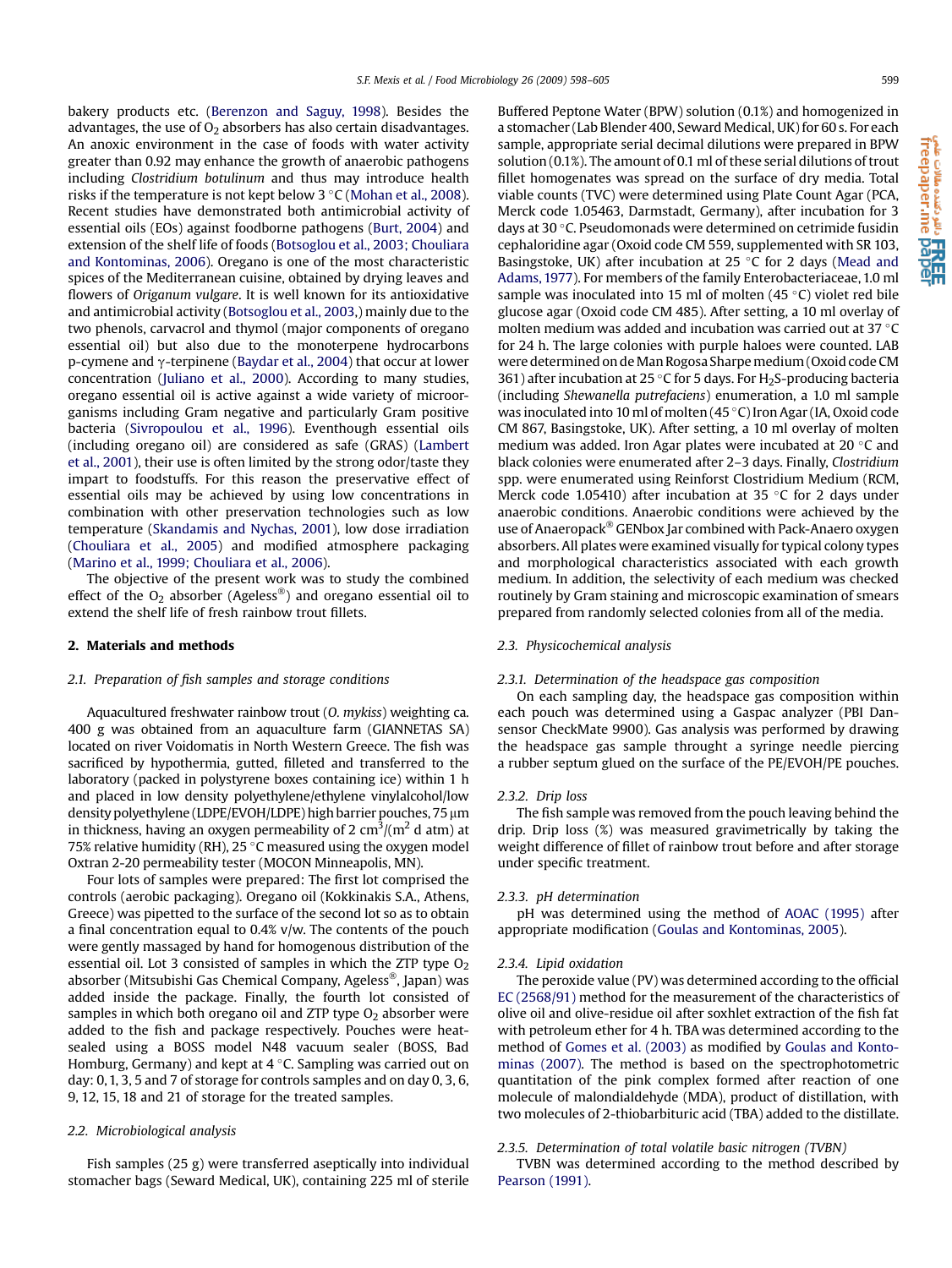#### 2.4. Sensory evaluation

On all sampling days, samples were frozen  $(-20 \degree C)$  in order to be used for sensory evaluation. The attributes of cooked fish fillets were evaluated by a panel of fifty one untrained judges faculty and staff of the laboratory of Food Chemistry and Microbiology on each sampling day. Fish samples (ca. 200 g) were cooked individually in a microwave oven at high power (700 W) for 4 min including time of defrosting. Panelists were asked to evaluate taste and odor intensities of cooked samples. Along with the test samples, the panelists were presented with a freshly thawed fish sample (reference sample), stored at  $-20$  °C throughout the experiment. Acceptability of odor and taste was estimated using a 9 point hedonic scale with 9 corresponding to the most liked sample and 1 corresponding to the least liked sample. A score of 4 was taken as the lower limit of acceptability.

#### 2.5. Statistical analysis

Experiments were replicated twice on different occasions with different fish samples. Analysis was run in triplicate for each replicate ( $n = 2 \times 3$ ). Microbiological data were transformed into logarithms of the number of colony forming units (cfu  $g^{-1}$ ) and were subjected to analysis of variance using the software SPSS 16 for windows. Means and standard deviations were calculated and when F values were significant at the  $(p < 0.05)$  level.

# 3. Results and discussion

#### 3.1. Microbiological changes

The changes in microbial flora of rainbow trout fillets as a function of treatment and storage time are shown in [Fig. 1a](#page-3-0)–e. Initial total viable counts [\(Fig. 1a](#page-3-0)) for fresh rainbow fillets were ca. 2.7 log cfu/g. Most of the available literature on freshwater fish (sea bass, tilapia, rainbow trout, silver perch) reports bacterial counts of  $10^2$ – $10^6$  cfu/g ([Gelman et al., 2001](#page-6-0)). In this study, initial mesophilic count of 2.7 cfu/g indicates good fish quality [\(Dawson et al., 1995\)](#page-6-0), considering the microbiological upper limit for fresh fish, proposed by [ICSMF \(1986\).](#page-6-0) TVC reached the value of 7 log cfu/g ca. on day 4 for the air packaged samples, day 7–8 for the samples treated with oregano oil (0.4% w/v), day 9 for the samples packaged with  $O<sub>2</sub>$ absorber and day 12 for the packaged with  $O<sub>2</sub>$  absorber and containing oregano oil (0.4%  $w/v$ ). The use of oregano oil resulted in a microbiological shelf life extension of 3–4 days, while the use of the  $O<sub>2</sub>$  absorber resulted in a shelf life extension of 5 days. The combination of the  $O<sub>2</sub>$  absorber plus oregano oil had a significant effect on the inhibition of TVC in rainbow trout fillets resulting in a microbiological shelf-life extension of 8 days. The combination of both the  $O<sub>2</sub>$  absorber and oregano oil showed an additive effect on the inhibition of the microflora in rainbow fillets. The initial mesophilic count (2.7 log cfu/g) of fresh rainbow trout found in the present study is in good agreement with results reported by [Gon](#page-6-0)[zalez \(1999\)](#page-6-0) for wild brown and farmed rainbow trout.

The Pseudomonads ([Fig. 1b](#page-3-0)) were dominant in rainbow trout fillets over the entire storage period. Initial (day 0) Pseudomonas spp. counts were below the method detection limit (2 log cfu/g). Both oregano essential oil and  $O<sub>2</sub>$  absorber showed strong antimicrobial activity against the Pseudomonads. This effect may be due to the ability of carvacrol and thymol, main constituents of oregano essential oil, to attact the outer membrane of Gram negative bacteria releasing lipopolysaccharides and increasing the permeability of the cytoplasmic membrane ([Burt, 2004\)](#page-6-0). On the other hand the  $O<sub>2</sub>$  absorber substantially inhibited the growth of the aerobic Pseudomonads.

Until day 5 of storage oregano oil had no significant effect  $(p > 0.05)$  on the Pseudomonads. On the same day of storage, the use of  $O_2$  absorber resulted in a reduction of 1.9 log cfu/g ( $p < 0.05$ ) while the combination of oregano oil  $(0.4%)$  and  $O<sub>2</sub>$  absorber resulted in a reduction of the Pseudomonads by 2.6 log cfu/g  $(p < 0.05)$ . As shown in [Fig. 1b](#page-3-0) the use of the  $O<sub>2</sub>$  absorber was more effective than oregano oil. This is expected given that the Pseudomonads are strictly aerobic microorganisms and are unable to survive in the absence of oxygen.

[Deans and Richie \(1987\)](#page-6-0) showed that thyme oil, an essential oil containing similar components as oregano oil was very effective against Pseudomonas aeruginosa, in a study where the inhibitory properties of ten plant essential oils were tested using an agar diffusion technique. [Skandamis et al. \(2002\)](#page-7-0) reported that the Pseudomonads were the most resistant bacteria group to oregano oil. [Ouattara et al. \(1997\),](#page-6-0) reported low inhibition effects of both oregano and thyme oils on a number of bacteria such as Pseudomonas fluorescens, Brochothrix thermosphacta and Lactobacillus sakei. The above results regarding the population of Pseudomonas spp, are in agreement with those of [Mohan et al. \(2008\)](#page-6-0) who reported a reduction of psychrotrophs by ca. 2 log cfu/g for  $O<sub>2</sub>$ scavenger packs vs. control air packs for catfish during a 20 day storage period. Also [Pantazi et al. \(2008\)](#page-6-0), reported that the Pseudomonads exceeded 7 log cfu/g on day 6 of storage (for aerobically packaged swordfish samples) and on day 11–12 (for vacuum packaged samples).

H2S producing bacteria including S. putrefaciens are also specific spoilage microorganisms for fish. S. putrefaciens produces very intense and unpleasant off-odors and reduces TMAO to TMA, producing  $H_2S$  ([Sivertsvik et al., 2002\)](#page-6-0). On day 5 of storage, the  $H_2S$ producing bacterial counts (including S. putrefaciens) reached 5.7 log cfu/g for aerobically-packaged samples [\(Fig. 1](#page-3-0)c). On the same day  $H_2S$  producing bacterial counts were reduced by 1.4 log cfu/g (oregano oil 0.4%) ( $p < 0.05$ ), 1.5 log cfu/g ( $O<sub>2</sub>$  absorber) and ca. 2.5 log cfu/g (oregano oil 0.4% and  $O_2$  absorber). H<sub>2</sub>S producing bacteria grew sufficiently in the presence of the  $O<sub>2</sub>$  absorber and reached the value of 7.5 log cfu/g on day 18 of storage.

Enterobacteriaceae, a hygiene indicator, were also part of the microflora of fresh rainbow trout. This is in agreement with the findings of [Papadopoulos et al. \(2003\)](#page-6-0) regarding the microflora of Mediterranean fish. On a given sampling day (day 5) Enterobacteriaceae counts ([Fig. 1](#page-3-0)d) reached the value of 7.5 log cfu/g for aerobically-packaged samples. On the same day Enterobacteriaceae counts were reduced by 2.5 log cfu/g in the presence of oregano oil 0.4% ( $p < 0.05$ ) by 2.9 log cfu/g in the presence of the O<sub>2</sub> absorber and by ca. 4.0 log cfu/g in the presence of oregano oil 0.4% plus the O2 absorber. The contribution of Enterobacteriaceae to the microflora of fish and its potential spoilage must be taken into consideration in case of polluted waters or delay in chilling after catch.

LAB are facultative anaerobic bacteria that can grow under both anaerobic and aerobic conditions [\(Jay, 1986](#page-6-0)). LAB were also part of the natural microflora of fresh rainbow trout fillets [\(Fig. 1e](#page-3-0)). The initial LAB count was ca. 2.2 log cfu/g (on day 0) and reached a count of 6.0 log cfu/g on day 5 of storage for the air packaged samples. On the same day, the use of  $O<sub>2</sub>$  absorber and oregano essential oil resulted in a reduction of LAB by 0.3 and 2.3 log cfu/g, respectively, while the combination of oxygen absorber and oregano essential oil resulted in a reduction in LAB counts by almost 2.6 log cfu/g ( $p < 0.05$ ). These findings are in general agreement with the results of [Zaika et al. \(1983\)](#page-7-0), who reported a reduction of LAB by 2 log cfu/g in a pure culture after the addition of oregano oil at a concentration of 4 g/l. They are also in agreement with those of Chouliara and Kontominas. (2006) who reported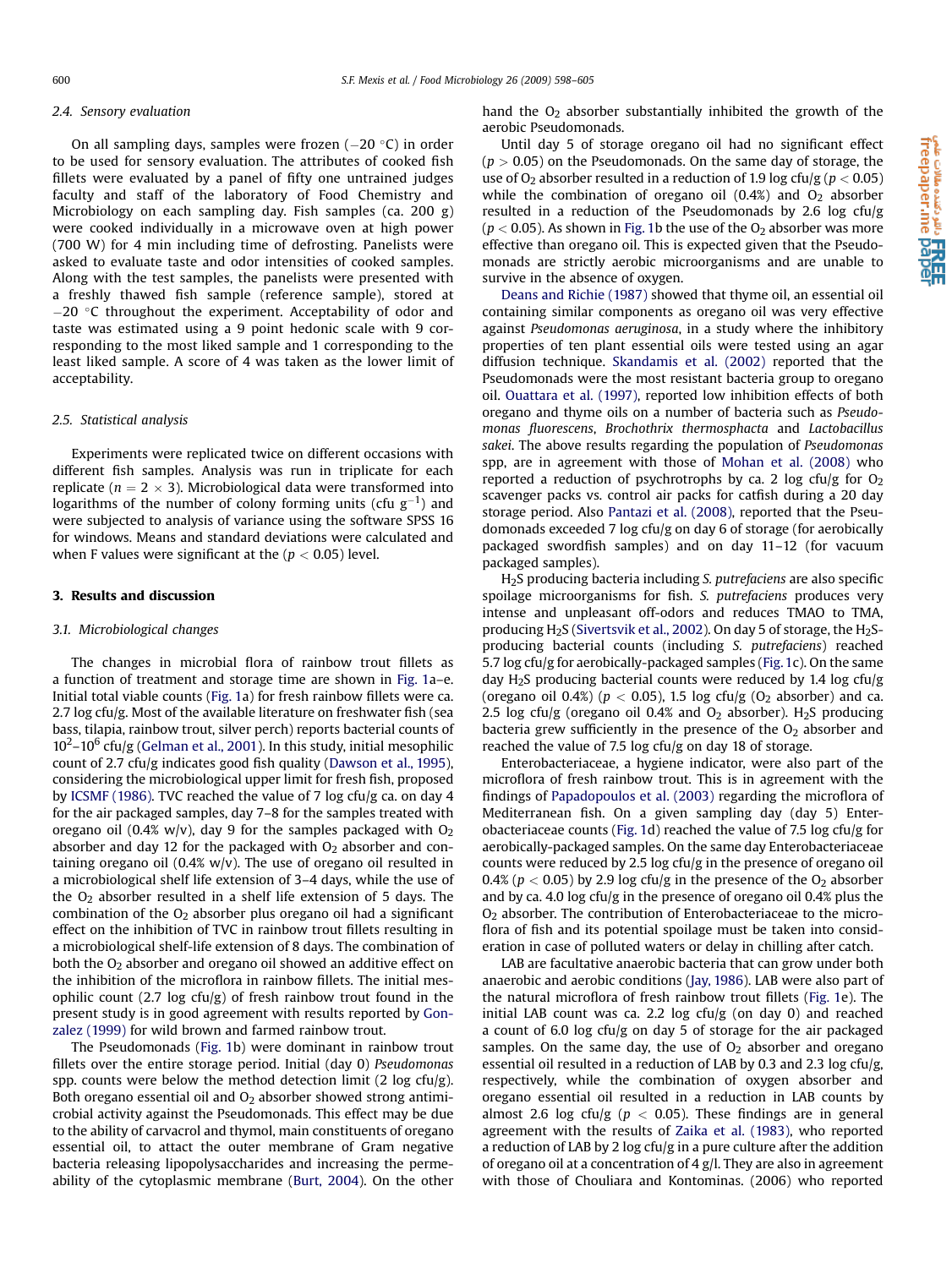<span id="page-3-0"></span>

Fig. 1. a: Combined effect of oxygen absorber and oregano essential oil on TVC in rainbow trout fillets stored at 4 °C, b: Combined effect of oxygen absorber and oregano essential oil on Pseudomonas spp. counts in rainbow trout fillets stored at 4 °C, c: Combined effect of oxygen absorber and oregano essential oil on H2S producing bacterial population in rainbow trout fillets stored at 4 °C, d: Combined effect of oxygen absorber and oregano essential oil on Enterobacteriaceae population in rainbow trout fillets stored at 4 °C, e: Combined effect of oxygen absorber and oregano essential oil on LAB population in rainbow trout fillets stored at 4  $\,^{\circ}$ C.

a reduction of 1.1 log cfu/g in LAB for chopped chicken meat after 6 days of storage with the addition of 0.1% oregano essential oil.

Clostridium spp. counts remained below the method detection limit (1 log cfu/g) throughout storage for all samples.

# 3.2. Sensory analysis

The results of odor and taste evaluation of rainbow trout fillets are presented in [Fig. 2a](#page-4-0) and b, respectively. The score for both odor and taste decreased significantly ( $p < 0.05$ ) over storage. Both odor and taste proved to be equally sensitive attributes of rainbow trout fillet quality. Based both on taste and odor, shelf life was 4 days for the air packaged samples, 7–8 days for the air packaged samples plus oregano essential oil, 13–14 days for samples containing the  $O<sub>2</sub>$  absorber and 17 days for samples containing the  $O<sub>2</sub>$  absorber plus oregano oil.

Agreement between microbiological and sensory data was excellent regarding the controls as well as samples containing oregano oil but poor regarding samples containing the oxygen absorber. Poor correlation between microbiological and sensory data has been documented previously by several workers [\(Chytiri](#page-6-0) [et al., 2004; Chouliara et al., 2005\)](#page-6-0) and may be related to the fact that specific spoilage microorganisms and not TVC are responsible e cu‱∝ منتده مقالات صمر<br>freepaper.me pape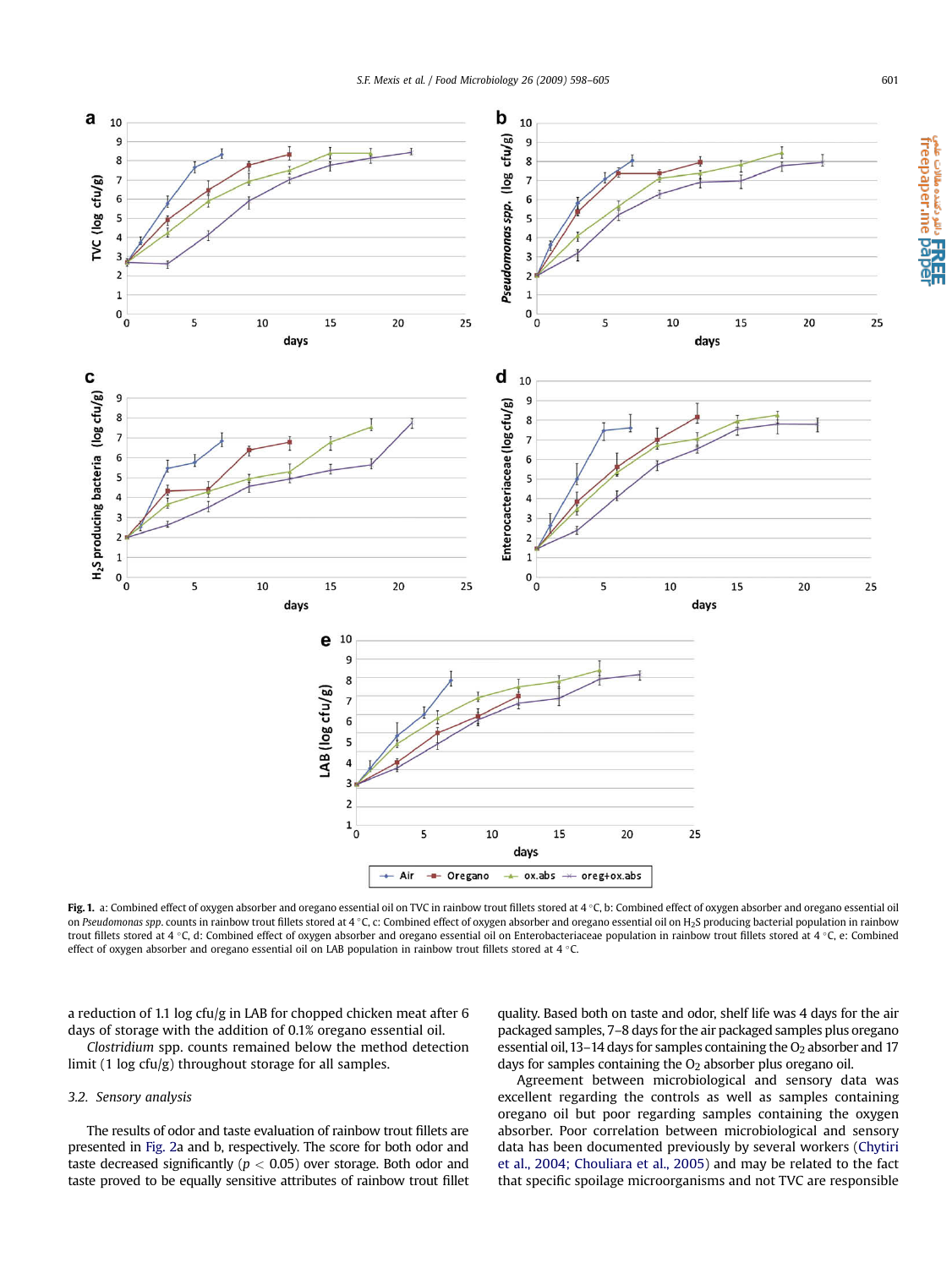<span id="page-4-0"></span>

Fig. 2. a: Combined effect of oxygen absorber and oregano essential oil on odor of rainbow trout fillets stored at 4 °C, b: Combined effect of oxygen absorber and oregano essential oil on taste of rainbow trout fillets stored at 4  $\degree$ C.

for the spoilage of fish. [Mohan et al. \(2008\)](#page-6-0) reported a shelf life extension for catfish steaks of 10 days in  $O<sub>2</sub>$  scavenger packs as compared to control air packs. [Giatrakou et al. \(2008\)](#page-6-0) similarly reported a shelf life extension of swordfish of 5–6 days in case of addition of oregano essential oil at a concentration of 0.1%, v/w.

# 3.3. Physicochemical changes

# 3.3.1. Head space gas composition

The oxygen absorber reduced oxygen concentration to less than 0.01% and maintained these levels throughout the entire storage period (data not shown). Such a reduction was also observed in catfish ([Mohan et al., 2008\)](#page-6-0), and sea bream ([Gonçalves et al., 2004\)](#page-6-0).  $CO<sub>2</sub>$  concentration in packages increased with storage time. After 21 days of storage  $CO<sub>2</sub>$  concentration in the headspace reached 56.9 in samples with the  $O_2$  absorber and 46.9% in samples packaged with the oxygen absorber in combination with oregano essential oil.  $CO<sub>2</sub>$ build up is a result of increased microbial activity during storage of rainbow trout fillets. [Mohan et al. \(2008\)](#page-6-0) and [Gonçalves et al.](#page-6-0) [\(2004\)](#page-6-0) also reported similar results of increase in  $CO<sub>2</sub>$  concentration during storage of catfish and sea bream in the presence of oxygen absorbers.

# 3.3.2. Drip loss

The drip loss ranged between 7% (on day 4) for control samples and  $11-12\%$  (on day 17-18) for samples containing the  $O<sub>2</sub>$  absorbers and oregano essential oil at the point of sensory rejection ([Fig. 3a](#page-5-0)). Similar results were also reported by [Mohan et al. \(2008\)](#page-6-0) for catfish.

High drip loss results to a lower quality product due to 1) poorer texture resulting in the product after cooking and 2) more rapid growth of microorganisms using drip liquid as growth medium.

#### 3.3.3. pH

The initial pH (data not shown) of rainbow trout fillets was 6.65 which is in agreement with that of [Gimenez et al. \(2002\)](#page-6-0) and [Chytiri et al. \(2004\)](#page-6-0). In the case of air packaged samples pH decreased from 6.65 (day 0) to 6.22 at the time of sensory rejection (day 4). Respective pH values were 6.13 for samples containing oregano essential oil (day 7–8 of storage) 6.20 for samples containing the  $O<sub>2</sub>$  absorber (day 13–14 storage) and 6.41 for samples containing the  $O<sub>2</sub>$  absorber plus oregano oil. In the case of treated trout fillets there was a trend of increasing pH values (i.e. 6.86) during the later stages of storage. Such a trend is owed to the production of alkaline compounds such as ammonia due to protein decomposition [\(Mohan et al., 2008](#page-6-0)).

**ا REE**<br>freepaper.me pape

# 3.3.4. TVBN

[Fig. 3](#page-5-0)b shows TVBN values (mg  $N_2/100$  g trout) for trout fillets as a function of treatment and storage time. Initial (day 0) TVBN value in rainbow trout fillets was 10.6 mg  $N<sub>2</sub>/100$  g in agreement with literature data (Gimenez et al., 2002). At the time of sensory rejection TVBN values were ca. 20 mg  $N<sub>2</sub>/100$  g for air packaged samples, 25 mg  $N_2/100$  g for samples containing oregano essential oil, 42.5 mg  $N_2/100$  g for samples containing  $O_2$  absorber and 54.6 mg  $N_2/100$  g for samples containing  $O_2$  absorber plus oregano essential oil. Generally, such values only reflect advanced spoilage, and are not considered very reliable for measuring the deterioration of certain fish species [\(Castro et al., 2006; Tejada et al., 2007;](#page-6-0) Ö[zogul et al., 2007\)](#page-6-0). [Castro et al. \(2006\)](#page-6-0) did not observe an increase in volatile bases until after 20–22 days of storage, when the fish was already considered unfit for human consumption. On the contrary [Chytiri et al. \(2004\)](#page-6-0) reported TVBN values of 18.31 mg  $N_2/100$  g for filleted trout samples stored in ice at the time of sensory rejection (10–12 days). Based on the above it may be concluded that TVBN cannot always be used as a quality index of fish as shown in the present study.

# 3.3.5. Lipid oxidation

Rainbow trout is rich in monounsaturated (50%) and polyunsaturated (26%) fatty acids [\(Kotakowska et al., 2006](#page-6-0)) and therefore very sensitive to lipid oxidation which limits its shelf life. In the present study primary (PV) and secondary (TBA) oxidation products were determined as indicators of the degree of lipid oxidation. Peroxide values are given in [Fig. 3c](#page-5-0). The initial peroxide value of rainbow trout fillet was 11.4 meg  $O_2$ /kg rainbow fish oil. Similar PV values have been reported from [Hansen \(1963\)](#page-6-0) for rainbow trout oil (12 meq  $O_2$ /kg rainbow trout oil). Respective PV values for air packaged samples plus oregano oil were 27 meq  $O_2$ /kg oil, for samples with  $O_2$  absorbers 14 meq  $O2$ /kg oil and for samples with  $O<sub>2</sub>$  absorbers plus oregano oil 12 meq  $O<sub>2</sub>/kg$  oil. It is noteworthy to mention that the use of  $O_2$  absorbers retained PV values  $\leq 20$  meq  $O<sub>2</sub>/kg$  oil even after 21 days of storage which substantially exceeds the sensory shelf life of trout fillets.

As shown in [Table 1](#page-5-0) correlation between microbiological and sensory attributes, between physicochemical and sensory attributes and between microbiological and physicochemical attributes was generally poor. Exceptions to this general statement were the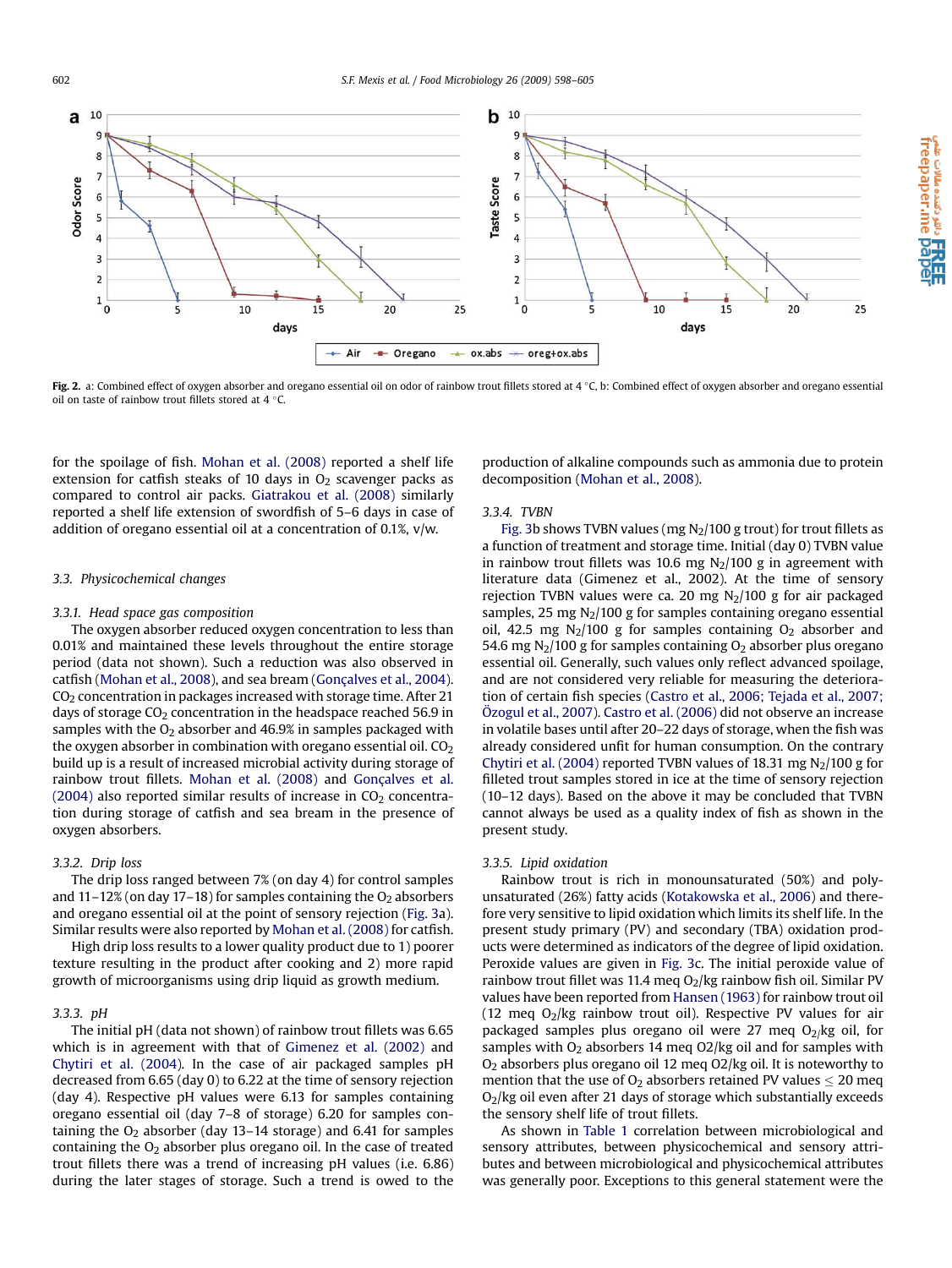<span id="page-5-0"></span>

Fig. 3. a: Combined effect of oxygen absorber and oregano essential oil on drip loss in rainbow trout fillets stored at 4 °C, b: Combined effect of oxygen absorber and oregano essential oil on Total volatile basic nitrogen in rainbow trout fillets stored at 4 °C, c: Combined effect of oxygen absorber and oregano essential oil on Peroxide value of rainbow trout fillets stored at 4 °C, d: Combined effect of oxygen absorber and oregano essential oil on malondialdehyde content of rainbow trout fillets stored at 4 °C.

positive correlation between  $H_2$ S-producing bacterial count and odor, between PV and TBA and between drip loss and taste.

According to the literature a PV value of ca.20 meq O2/kg oil is considered as the upper limit for foodstuffs (Ö[zogul et al., 2005,](#page-6-0) [2006\)](#page-6-0). Similar results for PV were obtained by [Mohan et al. \(2008\)](#page-6-0) for sea bream. In this case the major protective effect is owed to the use of the oxygen absorber and to a smaller degree to the antioxidant effect of oregano essential oil. Secondary lipid oxidation products include malondialdehyde oxidation product of linoleic acid. The initial MDA value of rainbow trout fillets was 9.6 mg MDA/ kg rainbow trout (Fig. 3d). Similar MDA values have been reported by [Chytiri et al. \(2004\)](#page-6-0) for the same substrate. MDA values increased sharply in the case of air packaged samples and samples containing oregano oil. In samples containing the oxygen absorber the increase in MDA content was statistically insignificant  $(p > 0.05)$ . This finding is very important as secondary oxidation products cause unpleasant odors in fish muscle. According to [Auburg \(1993\),](#page-6-0) TBA values may not reflect the actual rate of lipid

Table 1

Correlation among microbiological, physicochemical and sensory attributes of rainbow trout fillets.

|                              | <b>TVC</b> | Pseudomonas<br>spp. | LAB   | $H2S$ -producing<br>bacteria | Enterobacteriaceae | Odor  | Taste | pH    | PV    | <b>TBA</b> | <b>TVBN</b> | Drip<br>loss |
|------------------------------|------------|---------------------|-------|------------------------------|--------------------|-------|-------|-------|-------|------------|-------------|--------------|
| <b>TVC</b>                   |            |                     |       |                              |                    |       |       |       |       |            |             |              |
| Pseudomonas spp.             | 0.700      |                     |       |                              |                    |       |       |       |       |            |             |              |
| LAB                          | 0.827      | 0.096               |       |                              |                    |       |       |       |       |            |             |              |
| $H2S$ -producing<br>bacteria | 0.008      | 0.803               | 0.612 |                              |                    |       |       |       |       |            |             |              |
| Enterobacteriaceae           | 0.266      | 0.913               | 0.742 | 0.084                        |                    |       |       |       |       |            |             |              |
| Odor                         | 0.140      | 0.713               | 0.272 | 0.038                        | 0.312              |       |       |       |       |            |             |              |
| <b>Taste</b>                 | 0.538      | 0.612               | 0.803 | 0.205                        | 0.173              | 0.099 |       |       |       |            |             |              |
| pH                           | 0.742      | 0.106               | 0.493 | 0.738                        | 0.827              | 0.866 | 0.912 |       |       |            |             |              |
| PV                           | 0.354      | 0.592               | 0.364 | 0.381                        | 0.125              | 0.866 | 0.803 | 0.674 |       |            |             |              |
| <b>TBA</b>                   | 0.397      | 0.461               | 0.389 | 0.288                        | 0.072              | 0.781 | 0.257 | 0.870 | 0.024 |            |             |              |
| <b>TVBN</b>                  | 0.072      | 0.288               | 0.700 | 0.103                        | 0.208              | 0.417 | 0.658 | 0.425 | 0.257 | 0.266      |             |              |
| Drip loss                    | 0.397      | 0.354               | 0.461 | 0.461                        | 0.704              | 0.165 | 0.007 | 0.499 | 0.321 | 0.623      | 0.544       |              |

Correlation is significant at level 0.05.

**ا RREE**<br>freepaper.me paper<br>freepaper.me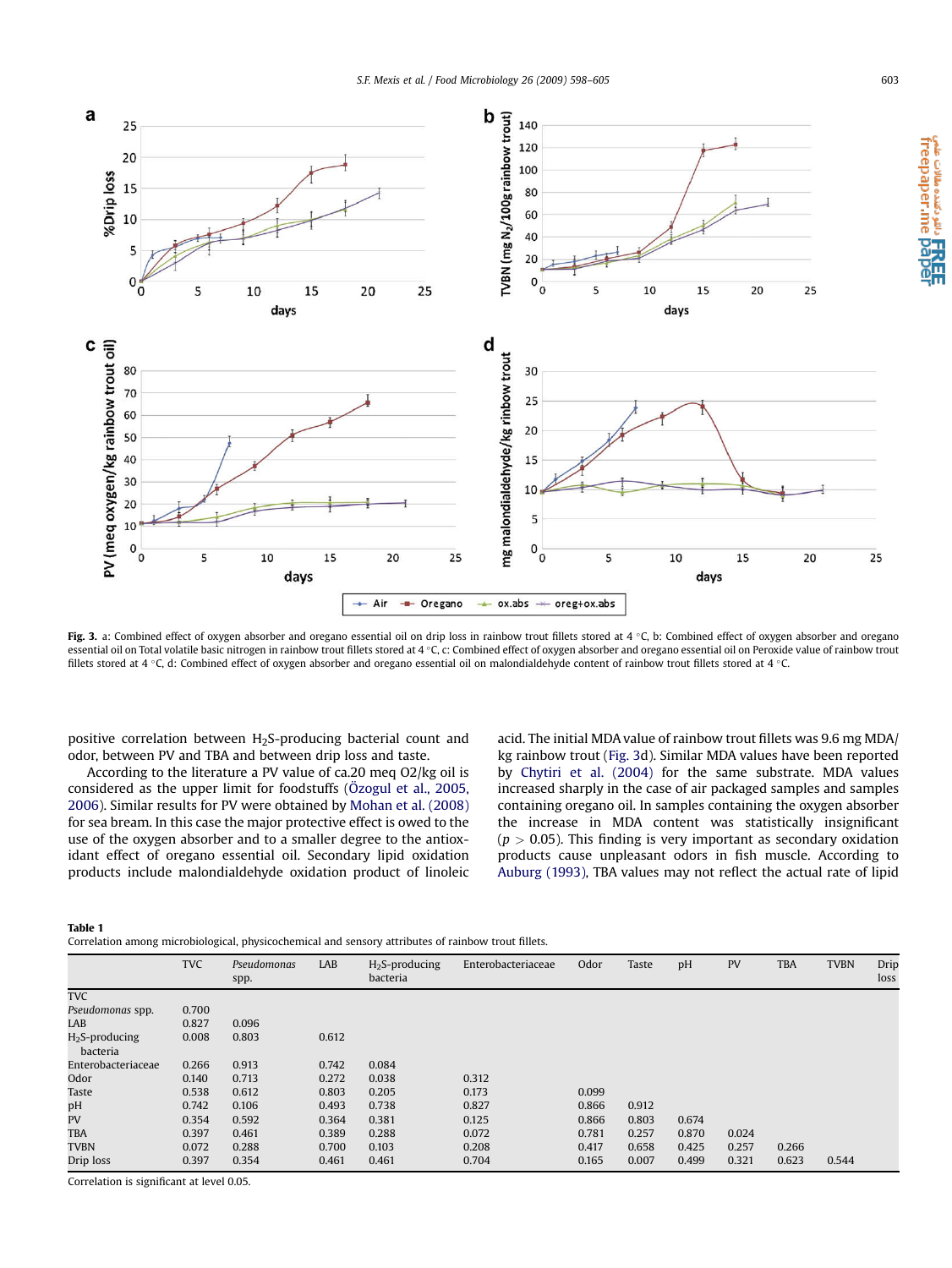<span id="page-6-0"></span>oxidation since malondialdehyde can interact with other components of fish muscle. Such components may be amines, nucleosides and nucleic acids, proteins, amino acids of phospholipids, such an interaction varying greatly with fish species. This may explain the decrease in TBA values after day 12 of storage in samples containing oregano essential oil. Such an MDA trend has also been reported by Goulas and Kontominas (2007) and Chouliara et al. (2004) for sea bream and Papadopoulos et al. (2003) for gutted sea bass.

#### 4. Conclusion

The present study showed that the combination of the Ageless<sup>®</sup> oxygen absorber and oregano essential oil at a concentration of 0.4% v/w was very effective in extending the shelf life of fresh rainbow trout fillets to 17 days, whereas samples packaged aerobically had a shelf life of only 4 days. In turn, a shelf life of 7–8 days was obtained for aerobically-packaged samples with the addition of oregano oil and 13–14 days for samples containing the oxygen absorber. Present results are based primarly on sensory evaluation and secondarily on microbiological analysis. Chemical indices' data were not in good agreement with sensory and microbiolgical data and thus cannot be used as quality indices of rainbow trout fillets.

#### Acknowledgements

The authors would like to thank Mr. K. Yoshizaki (Oxygen Absorber Division), Mitsubishi Gas Chemical Company Inc, for providing the  $O<sub>2</sub>$  absorbers.

#### References

- AOAC, 1995. Official Methods of Analysis. Association of Official Analytical Chemists, Gaithersburg, MD.
- Ashie, I.N.A., Smith, J.P., Simpson, B.K., 1996. Spoilage and shelf-life extension of fresh fish and shellfish. Crit. Rev. Food Sci. Nutr. 36, 87–121.
- Auburg, S.P., 1993. Review: interaction of malondialdehyde with biological molecules – new trends about reactivity and significance. Int. J. Food Sci. Technol. 28, 323–335.
- Baydar, H., Sagdic, O., Ozkan, G., Karadogan, T., 2004. Antibacterial activity and composition of essential oils from Oreganum, Thymbra and Satureja species with commercial importance in Turkey. Food. Contr 15, 169–172.
- Berenzon, S., Saguy, I.S., 1998. Oxygen absorbers for extension of crackers shelf-life. Lebensm. Wiss. und Technol. 31, 1–5.
- Botsoglou, N.A., Grigoropoulou, S.M., Botsoglou, E., Govaris, A., Papageorgiou, G., 2003. The effects of dietary oregano essential oil and a-tocopheryl acetate on lipid oxidation in raw and cooked turkey during refrigerated storage. Meat Sci. 65, 1193–1200.
- Burt, S., 2004. Essential oils: their antibacterial properties and potential applications in foods – a review. Int. J. Food. Microbiol. 94, 223–253.
- Castro, P., Penedo Padron, J.C., Caballero Cansino, M.J., Sanjuán Velázquez, E., Millán De Larriva, R., 2006. Total volatile base nitrogen and its use to assess freshness in European sea bass stored in ice. Food. Contr 17, 245–248.
- Chouliara, I., Savvaidis, I.N., Panagiotakis, N., Kontominas, M.G., 2004. Preservation of salted, vacuum-packaged, refrigerated sea bream (Sparus aurata) fillets by irradiation: microbiological, chemical and sensory attributes. Food Microbiol. 21, 351–359.
- Chouliara, I., Savvaidis, I., Riganakos, K., Kontominas, M.G., 2005. Shelf-life extension of vacuum-packaged sea bream (Sparus aurata) fillets by combined g-irradiation and refrigeration: microbiological, chemical and sensory changes. J. Sci. Food Agric. 85, 779–784.
- Chouliara, E., Karatapanis, A., Savvaidis, I.N., Kontominas, M.G., 2006. Combined effect of oregano essential oil and modified atmosphere packaging on shelf-life extension of fresh chicken breast meat, stored at 4°C. Food Microbiol. 24, 607–617.
- Chouliara, I., Kontominas, M.G., 2006. Combined effect of thyme essential oil and modified atmosphere packaging to extend shelf life of fresh chicken meat. In: Govil, J.N., Singh, V.K., Almad, Khalil, Sharma, Rajeev Kr (Eds.), Recent Progress in Medicinal Plants: Natural Product, 15. Studium Press, LLC, USA, pp. 423–442.
- Chytiri, S., Chouliara, I., Savvaidis, I.N., Kontominas, M.G., 2004. Microbiological, chemical and sensory assessment of iced whole and filleted aquacultured rainbow trout. Food Microbiol. 21, 157–165.
- Commission Regulation (EC), 1991. No 2568/91 of 11 July 1991 on the characteristics of olive oil and olive-residue oil and on the relevant methods of analysis. OJEC 248, 1–82.
- Dawson, P.L., Hon, H., Vollet, L.M., Clardy, L.B., Martinez, R.M., Acton, J.C., 1995. Film oxygen transmission rate effects on ground chicken meat quality. Poult. Sci. 14, 1381–1387.
- Day, B.P.F., 1989. Extension of shelf-life of chilled foods. Eur. Food. & Drink Rev. 4, 47–56.
- Deans, S.G., Richie, G., 1987. Antimicrobial properties of plant essential oils. Int. J. Food Microbiol. 5, 165–180.
- Gelman, A., Glatman, L., Drabkin, V., Harpaz, S., 2001. Effects of storage temperature and preservative treatment on shelf-life of the pond-raised freshwater fish, silver perch (Bidyanus bidyanus). J. Food Prot. 64, 1584–1591.
- Giatrakou, V., Kykkidou, S., Papavergou, A., Kontominas, M.G., Savvaidis, I.N., 2008. Potential of oregano essential oil and MAP to extend the shelf life of fresh
- swordfish: a comparative study with ice storage. J. Food Sci. 4, M167–M173.<br>Giménez, B., Roncales, P., Beltrán, J., 2002. Modified atmosphere packaging of filleted rainbow trout. J. Sci. Food 82, 1154–1159.
- Gomes, H.A., Silva, E.N., Nascimento, M.R.L., Fukuma, H.T., 2003. Evaluation of the 2 thiobarbituric acid method for the measurement of lipid oxidation in mechanically deboned gamma irradiated chicken meat. Food Chem. 80, 433–437.
- Gonzalez, C.-J., 1999. Bacterial microflora of wild brown trout (Salmo trutta), wild pike (Esox luciu) and aquacultured rainbow trout (Onchorynchus mykiss). J. Food Prot. 62, 1270–1277.
- Gonçalves, A., Mendes, R., Nunes, M.L., 2004. Effect of oxygen absorber on the shelflife of gilthead sea bream (Sparus aurata). J. Aquat Food Prod. Technol. 13 (3), 49–59.
- Goulas, A.E., Kontominas, M.G., 2005. Effect of salting and smoking-method on the keeping quality of chub mackerel (Scomber japonicus): biochemical and sensory attributes. Food Chem. 93, 511–520.
- Goulas, A.E., Kontominas, M.G., 2007. Combined effect of light salting, modified atmosphere packaging and oregano essential oil on the shelf-life of sea bream (Sparus aurata): biochemical and sensory attributes. Food Chem. 100, 287–296.
- Hansen, P., 1963. Fat oxidation and storage life of iced trout. J. Sci. Food Agric. 14, 781–786.
- ICMFS, 1986. International Commission on Microbiological Specifications for Foods, Sampling for Microbiological Analysis: Principles and Scientific Applications, second ed., vol. 2. University of Toronto Press, Toronto.
- Jay, J.M., 1986. Microbial spoilage indicators and metabolites. In: Pierson, M.D., Stern, A. (Eds.), Foodborne Microorganisms and Their Toxins. Developing Methodology. Marcel Dekker Inc., Basel, pp. 213–240.
- Juliano, C., Mattana, A., Usai, M., 2000. Composition and in vitro antimicrobial activity of the essential oil of Thymus herba-barona Loisel growing wild in Sardinia. J. Essent. Oil Res. 12, 516–522.
- Kotakowska, A., Domiszewski, Z., Kozlowski, D., Gajowniczek, M., 2006. Effects of rainbow trout freshness on n-3 polyunsaturated fatty acids in fish offal. Eur.. J. Lipid Sci. Technol. 108, 723–729.
- Labuza, T.P., 1987. Oxygen scavenger sachets. Food Res. 32, 276–277.
- Lambert, R.J.W., Skandamis, P.N., Coote, P., Nychas, G.-J.E., 2001. A study of minimum inhibitory concentration and mode of action of oregano essential oil, thymol and carvacrol. J. Appl. Microbiol. 91, 453–462.
- Marino, M., Bersani, C., Comi, G., 1999. Antimicrobial activity of the essential oils of Thymus vulgaris L. measured using a bioimpedometric method. J. Food Prot. 62 (9), 1017–1023.
- Mead, C., Adams, W., 1977. Selective medium for rapid isolation of Pseudomonas associated with poultry meat spoilage. Brit. Poult. Sci. 18 (6), 661–670.
- Mohan, C.O., Ravishankar, C.N., Srinivasagopal, K., 2008. Effect of O<sub>2</sub> scavenger on the shelf-life of catfish (Pangasius sutchi) steaks during chilled storage. J. Sci. Food Agric. 88, 442–448.
- Nakamura, H., Hoshino, J., 1983. Techniques for the Preservation of Food and Employment of an Oxygen Absorber in Technical Information. Ageless Division. Mitsubishi Gas Chemical Co, Tokyo, pp. 1–45.
- Ouattara, B., Simard, R.E., Holley, R.A., Piette, G.J.P., Begin, A., 1997. Antibacterial activity of selected fatty acids and essential oils against six meat spoilage organisms. Int. J. Food Microbiol. 37, 155–162.
- Özogul, Y., Özyurt, G., Özogul, F., Kuley, E., Polat, A., 2005. Freshness assessment of European eel (Anguilla anguilla) by sensory, chemical and microbiological methods. Food Chem. 92, 745–751.
- Özogul, Y., Özogul, F., Kuley, E., Özkutuk, A., Gökbulut, C., Köse, S., 2006. Biochemical, sensory and microbiological attributes of wild turbot (Scophthalmus maximus), from the Black Sea, during chilled storage. Food Chem. 99, 752–758.
- Özogul, F., Kuley, E., Özogul, Y., 2007. Sensory, chemical and microbiological quality parameters in sea bream (S. aurata) stored in ice or wrapped in cling film or in aluminium foil at  $2 \pm 1$  °C. Int. J. Food Sci. Tech. 42, 903-909.
- Pantazi, D., Papavergou, A., Pournis, N., Kontominas, M.G., Savvaidis, I.N., 2008. Shelf-life of chilled fresh Mediterranean swordfish (Xiphias gladius) stored under various packaging conditions: microbiological, biochemical and sensory attributes. Food Microbiol. 25, 136–143.
- Papadopoulos, V., Chouliara, I., Badeka, A., Savvaidis, I.N., Kontominas, M.G., 2003. Effect of gutting on microbiological, chemical and sensory properties of aquacultured sea bass (Dicentrarchus labrax) stored in ice. Food Microbiol. 20, 411-420.
- Pearson, D., 1991. The Chemical Analysis of Food. Churchill, New York, London. Sivertsvik, M., Jeksrud, W.K., Rosnes, J.T., 2002. A review of modified atmosphere packaging of fish and fishery products-significance of microbial growth, activ-
- ities and safety. Int. J. Food Sci. Technol. 37, 107–127. Sivropoulou, A., Papanikolaou, E., Nikolaou, K., Kokkini, J., Loukatos, T., Arsenakis, A., 1996. Antimicrobial and cytotoxic activities of oreganum essential oils. J. Agr. Food Chem. 44, 1202–1205.